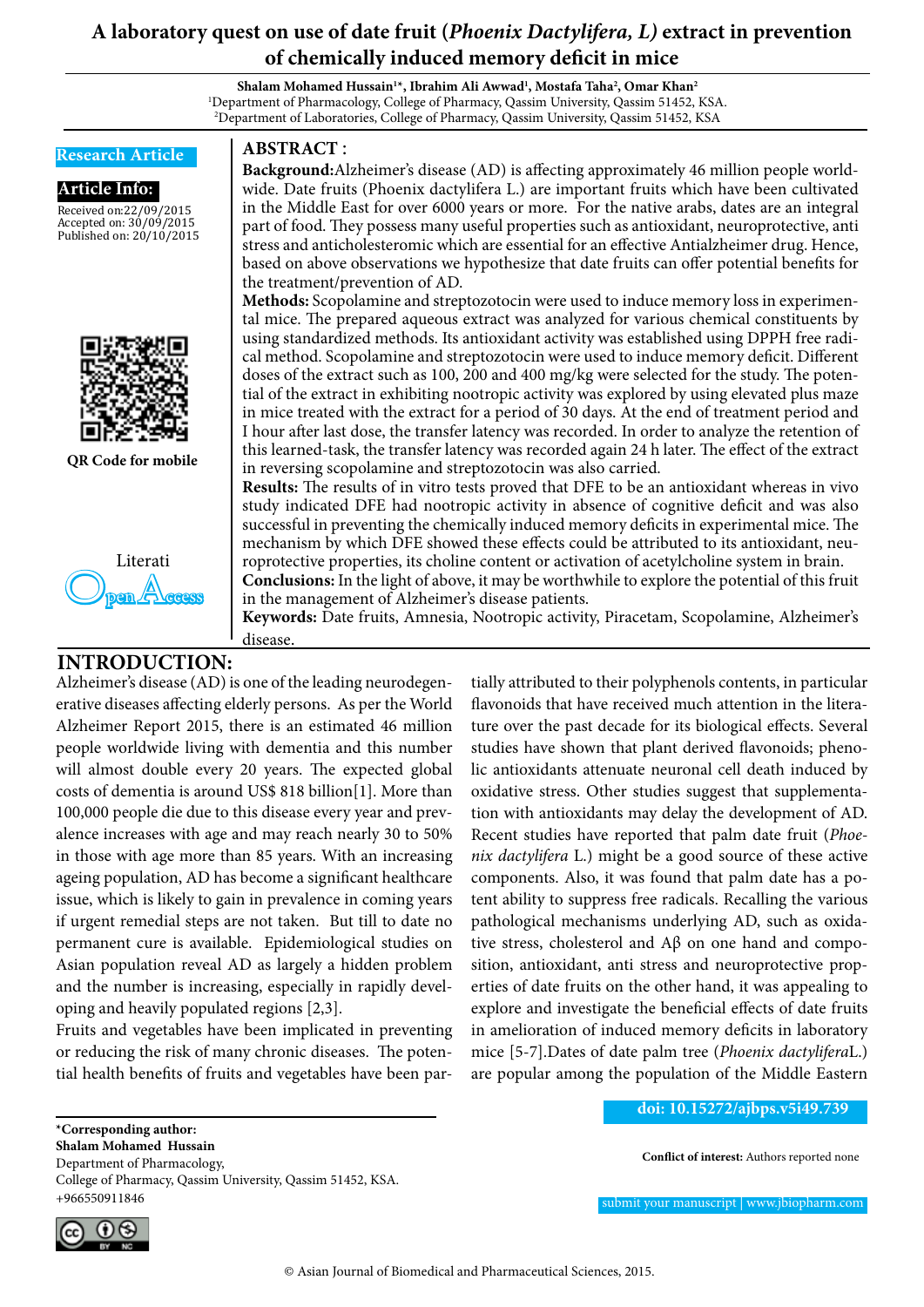Countries. The fruit is composed of a fleshy pericarp and seed which constitutes between 10% and 15% of date fruit weight. It is an important plantation crop for many countries from North Africa to the Middle East including many states of the Arabian Gulf Cooperation Countries (GCC). Date fruits are still considered by many people in this part of the world as a staple food. They are rich in simple sugars such as glucose and fructose (65– 80%), and a good source of fibers and some essential minerals, but low in fat and protein with no starch [8-9].

Hence, based on above observations we had hypothesized that date fruits can offer potential benefits for the amelioration of AD.

# **MATERIALS AND METHODS**

## **Drugs and chemicals**

 Piracetam (Nootropil syrup, UCB) was used as a standard reference drug, a well established nooropic drug. Scopolamine hydrobromide [Sigma Aldrich, USA], STZ (Sigma aldrich, USA)

 Glucose, cholesterol, aecetylcholinesterase enzyme estimation kits were procured from Life technologies, IN-VITROGIN, USA.

 Acetylthiocholine iodide, 5, 5'-dithiobis-2-nitrobenzoic acid, DPPH (2, 2, diphenyl-1-picryl hydrazil radical), vitamin C (ascorbic acid) and vitamin E (α-tocopherol) were obtained from Fluka Chemie (Buchs, Switzerland).

 $\triangleright$  All the other chemical agents used were of analytical grade.

# **Animals**

Mice were procured from research centre, college of pharmacy, King Saud University, Riyadh, KSA. Animal studies were performed after obtaining necessary permission from Institutional Animal Ethics Committee.

After procuring, the mice were acclimatized for 7 days and housed in groups of six under standard husbandry condition with relative humidity of 45-55% and light/ dark cycle of 12 hours. All the mice were fed with synthetic standard pellet diet and were supplied *ad libitum* water under strict hygienic conditions

Mice were fasted for 3 hrs prior to vehicle/standard/extract administration and during the experiments. All experiments were carried out during the light period (8:00 to 16:00 hour).

## **Experimental design**

# **Extraction of Date fruits for preparation of date fruit extract (DFE)**

Fresh fruits of sukari dates (*P. dactylifera* L.) were purchased from the local market and samples of these dates were kept frozen for future reference. Date fruits were separated from seeds and washed to remove any adhering dust particles and dried at room temperature. The aqueous extract of the date fruit was prepared by grinding the pulp in a mechanical set with distilled water. It was centrifuged at 4°C for 20 minutes at 4000g, and the supernatant was collected, lyophilized and stored at -20°C until use. Thus

prepared date fruit extract (DFE) was used for the study. Every time fresh solution of the fruits was prepared before administration.

## **Preliminary phytochemical screening of DFE**

The preliminary phytochemical investigations were carried out with date fruit extract for qualitative identification of phytochemical constituents present in the extract by following standard methods [21].

# **Detection of carbohydrates**

To one ml of filtrate, 2 ml of Fehling's solution A and 2 ml of Fehling's B solution was added in a test tube and heated in the water bath for 10 minutes. Formation of red precipitate indicates the presence of reducing sugar.

## **Detection of Alkaloids**

0.5 ml DFE was dissolved in 10 ml of dilute hydrochloric acid and filtered. The filtrate was used to test the presence of alkaloids:

To one ml of filtrate, 2 ml of Mayer's reagent was added in a test tube. Formation of yellow cream precipitate indicates the presence of alkaloids.

## **Detection of glycosides**

To 3 ml DFE, added dil. $\rm H_2SO_4$ . Boiled and filtered. To cold filtrate, add equal volume benzene or chloroform. Shake well. Separate the organic solvent. Add ammonia. Ammoniacal layer turns pink or red.

## **Detection of flavonoids**

To a small quantity of residue, add lead acetate solutin. Yellow colored precipitate is formed.

## **Detection of Tannins and Phenolics**

To 2-3 ml of DFE was added with lead acetate solution. White precipitate is formed.

## **Determination of antioxidant activity of DFE**

DPPH is a stable free radical having maximum absorption at 517 nm that accepts an electron or hydrogen atom to become a stable diamagnetic molecule. Ability of the extract to neutralize the DPPH free radicals was studied. In the presence of the extract capable of donating an H atom its free radical nature is lost hence the reduction in DPPH radical was determined by the decrease in its absorbance at 517 nm (22-24).

One ml of 100 1M DPPH in methanol was mixed with equal volume of the different concentrations of the extract in phosphate buffer (pH 7.4), mixed well and kept in dark for 20 min. The absorbance was read. Blank was also carried out to determine the absorbance of DPPH only. From these observations IC50 value for the extract was calculated. Percentage inhibition of the radicals was calculated according to the following equation,  $%$  inhibition =  $[(Ab -$ As)/ Ab ] \*100, where Ab is control absorbance, As- sample absorbance.

Vitamin C 1mM and 1mM vitamin E were used as positive control.

# **Evaluation of DFE for nootropic activity in mice using elevated plus-maze Apparatus**

The Elevated Plus maze (EPM) made up of wood and had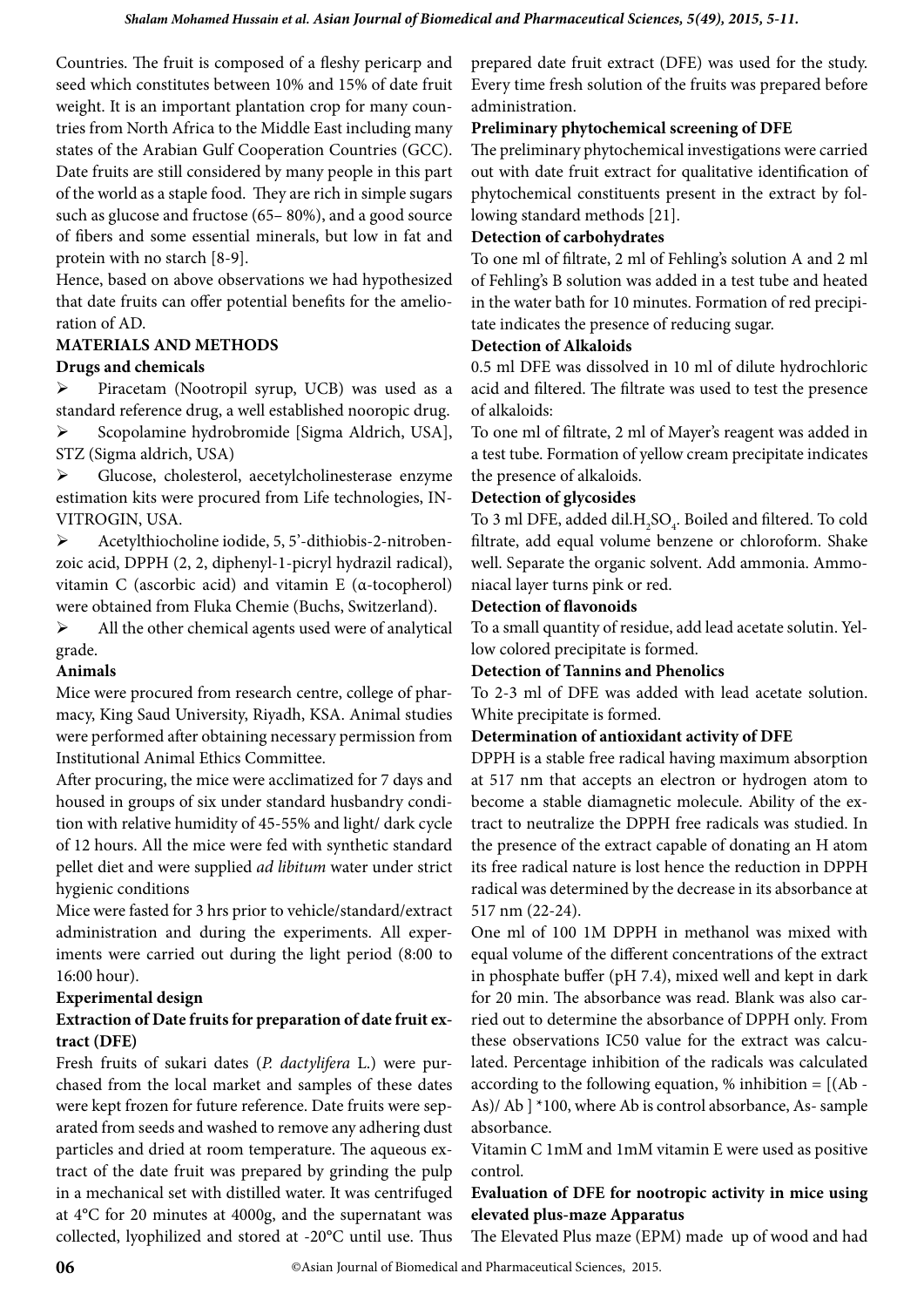two open arms and two closed arms, criss crossing each other in the form of a plus. The dimensions of the closed arms were 25 cm  $\times$  10 cm  $\times$  20 cm and that of open arms were 25 cm  $\times$  10 cm with a central platform of 10 X 10 cm area. The entire maze was elevated to a height of 90 cm above the floor level in a quiet sound attenuated dimly lit dark room. All the parameters were recorded using a web cam fixed above EPM to the roof and connected to a computer for recording and offline analysis (17, 18, and 25). Albino mice (18-22 g) of either sex were divided following groups each containg six. They were fasted for 3 hrs prior

to the administration but water was supplied *ad libitum*.

Group I: Control (Distilled water 10ml/kg, p.o.)

Group II: Standard (Piracetam, 200 mg/kg, p.o.)

Group III: 100 mg/kg, DFE, po

Group IV: 200 mg/kg, DFE, po

Group V: 400 mg/kg, DFE, po

All the groups of mice were administered respective treatment as shown above for a period of 30 days. At the end of treatment period, 1 hour after last dose, each mouse were placed at the end of an open arm, facing away from the central platform. Transfer latency (TL) was recorded on the first day i.e. the time taken by mouse with all its four legs to move into one of the enclosed arms.

If the animal does not enter into one of the enclosed arms within 90 s, it was gently pushed into one of the two enclosed arms and the TL was assigned as 90 s. The mouse was allowed to explore the maze for next 10 s and then returned to its home cage. Retention of this learned-task was examined again 24 h later. The inflexion ratio was calculated by the following formula,

Inflexion ratio  $(IR) = (L0 - L1)/L0$ , where *L*0 is the initial TL (s) on 1st day and *L*1 is the TL (s) on the 2nd day.

The whole apparatus was thoroughly cleaned with 5% alcohol before placing each animal in the maze to avoid animal cues.

## **Evaluation of DFE for nootropic activity in scopolamine induced amnesia in mice**

Albino mice (18-22 g) of either sex were divided following groups each containg six. They were fasted for 3 hrs prior to the administration but water were supplied *ad libitum*.

Group I: Control (Distilled water 10ml/kg, p.o.)

Group II: Scopolamine (1 mg/kg, i.p) alone

Group III: Standard (Piracetam 200 mg/kg, p.o.)+Scopolamine (1 mg/kg)

Group IV: 100 mg/kg , DFE, po + Scopolamine (1 mg/ kg,i.p.)

Group V: 200 mg/kg, DFE, po + Scopolamine (1 mg/kg, i.p.)

Group VI: 400 mg/kg, DFE, po + Scopolamine (1 mg/kg, i.p.)

Respective drug treatment were given as indicated above for a period of 30 days and 1 hr after administration last dose, each mouse except group I, were injected scopolamine (0.4 mg/kg, i.p.). Again 1 hr later TL (Transfer latency) and retention (memory) of learned task were recorded on elevated plus maze task as described earlier [17-18, 26- 27]

The inflexion ratio was calculated as follows,

Inflexion ratio  $(IR) = (L0 - L1)/L0$ ,

 Where L0 is the initial TL (s) on 1st day and L1 is the TL (s) on the 2nd day.

#### **Effect of DFE for nootropic activity in streptozotocin (STZ) induced amnesia in mice**

Albino mice (18-22 g) of either sex were divided into following groups each containg six. They were fasted for 3 hrs prior to the administration but water was supplied *ad libitum*. [28-30]

Group I: Control (Distilled water, 10ml/kg, p.o.)

Group II: STZ (0.4 mg/kg, i.p) alone

Group III: Standard (Piracetam 200 mg/kg, p.o.)+STZ (0.4 mg/kg,i. p.)

Group IV: 100 mg/kg, DFE, po + STZ (0.4 mg/kg,i. p.)

Group V: 200 mg/kg, DFE, po + STZ (0.4 mg/kg, i.p.)

Group VI: 400 mg/kg, DFE, po + STZ (0.4 mg/kg, i.p.)

All the groups of mice were administered respective treatment as shown above for a period of 30 days. At the end of treatment period, 1 hour after last dose, all the mice except group I were administered STZ (0.4 mg/kg, i.p).

Again 1 hr later TL (Transfer latency) and retention (memory) of learned were recorded on elevated plus maze task as described earlier.

#### **Determination of acetylcholinesterase activity in mice**

Albino male mice (25-30 g) were divided into four groups of six mice in each were fasted overnight prior to the test but water was supplied *ad libitum* [20, 31-32].

Group I: Normal control (distilled water 10ml/kg, p.o.)

Group II: Piracetam (200 mg/kg, p.o.)

Group III: DFE (100 mg/kg, p.o.)

Group IV: DFE (200 mg/kg, p.o.)

Group V: DFE (400 mg/kg, p.o.)

**Reagents**

1. 0.1M Phosphate buffer

**Solution A:** 5.22g of K2HPO4 and 4.68g of NaH2PO4 are dissolved in 150 ml of distilled water.

**Solution B:** 6.2g NaOH is dissolved in 150 ml of distilled water. Solution B is added to solution A to get the desired pH (pH 8.0 or 7.0) and then finally the volume is made up to 300ml with distilled water.

2. DTNB Reagent: 39.6 mg of DTNB with 15 mg NaHCO3 is dissolved in 10 ml of 0.1M phosphate buffer (pH 7.0).

3. Acetylthiocholine (ATC): 21.67 mg of acetylthiocholine is dissolved in 1ml of distilled water.

#### **Procedure**

1. Blood was removed retroorbitally from all mice after 60 min of respective treatment. Centrifuged to separate serum.

2. 0.4ml serum is added to a cuvette containing 2.6 ml phosphate buffer (0.1M, pH 8) and 100 μl of DTNB.

4. The contents of the cuvette are mixed thoroughly and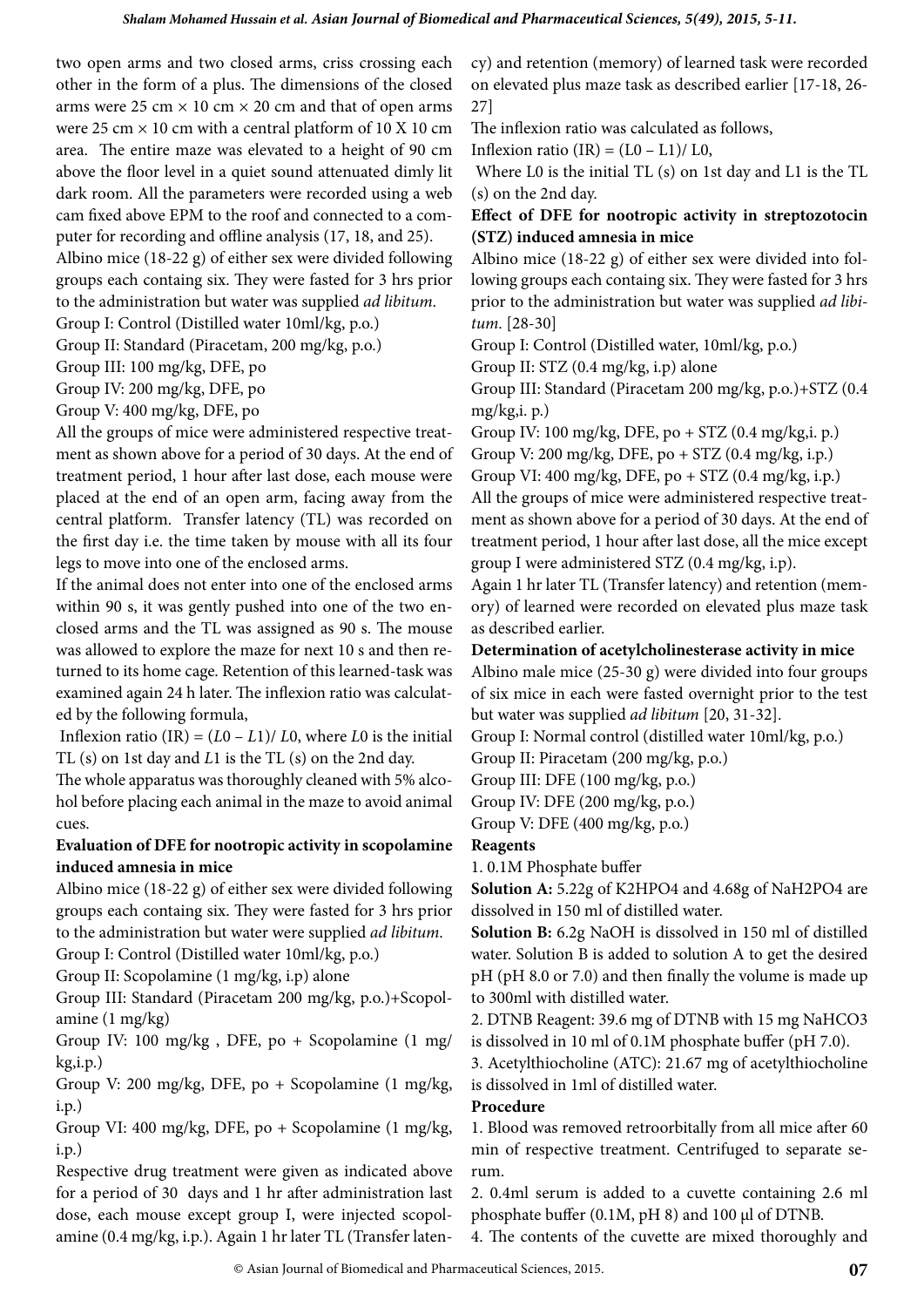absorbance is measured at 412 nm in a colorimeter. When absorbance reaches a stable value, it is recorded as the basal reading.

5. 20 ml of substrate i.e., acetylthiocholine is added and change in absorbance is recorded for a period of 10 mins at intervals of 2 mins. Change in the absorbance per minute is thus determined.

#### **Calculations**

The enzyme activity is calculated using the following formula; R = 5.74x 10-4 x A/CO

#### Where,

 $R =$  Rate in moles of substrate hydrolyzed / minute / gm tissue

 $A = Change$  in absorbance / min

 $CO = Original concentration of the tissue (mg / ml).$ 

#### **STATISTICAL ANALYSIS**

All the results were expressed as mean ± Standard error. The data were analyzed using ANOVA followed by tukey's multiple comparison post hoc test.  $p < 0.05$  were considered as significant. Graphpad prism demo version software was used for this purpose.

#### **RESULTS**

#### **Preliminary phytochemical investigation**

The aqueous extract of date fruits (DFE) was subjected for phytochemical screening and found to contain carbohydrates, flavonoids, and traces of phenolic compounds.

| Table 1: Qualitative phytochemical examination of DFE |  |
|-------------------------------------------------------|--|
|-------------------------------------------------------|--|

| Phytoconstituents     | Present/Absent |
|-----------------------|----------------|
| Carbohydrates         | $^{+}$         |
| Tannins and Phenolics | $^{+}$         |
| Flavonoids            | $+$            |
| Saponins              | $+$            |
| Alkaloids             | $+$            |
| Glycosides            | $+$            |
| Phytosterols          | $+$            |

Note: "+" Present, "-" Absent

#### **Determination of antioxidant activity of DFE**

Antioxidant activity of the extract was determined using DPPH Radical Scavenging. The decrease in DPPH absorption in the presence of varying concentrations of extract was monitored and it was noticed that the extract showed a dose dependent decrease in the absorbance of DPPH radical. From this study, the IC50 value for the extract was found to be 3.5 mg/ml. The results of this study revealed the antioxidant properties of the extract and substantiate the results elsewhere [6]. These results indicate that antioxidant in date fruit is quite potent and implicates the presence of compounds with potent free-radical-scavenging activity.

**Effect of DFE on transfer latency in elevated plus maze** Effect of DFE on inflexion ratios in mice were recorded with elevated plus maze apparatus. Piracetam 200 mg/kg and DFE with three different dose levels i.e. 100, 200 and 400 mg/kg, treated groups have shown decrease in transfer latencies leading to increase in inflexion ratios when compared to control. But statistically significant effect (*P* < 0.05) was observed with high doses i.e. 200 and 400 mg/kg, of DFE groups only indicating a dose dependent nootropic like effect. Piracetam also has increased the inflexion ratio very significantly  $(P < 0.01$ , Fig 1).





Statistical analysis by one-way ANOVA followed by Dunnett's't' test. Values are expressed as mean  $\pm$  S.E.M ( $n = 06$ ). <sup>ns</sup>- statistically non significant,  $*$  < 0.05,  $*$  *\** $p$  < 0.01,  $*$  *\** $*$ *p* < 0.001 when compared to controld *group.* 

#### **Effect of DFE on transfer latency in scopolamine induced amnesic mice**

The effect of the vehicle, scopolaminel, DFE (100, 200 and 400 mg/kg) and piracetam (250 mg/kg) were evaluated at the end of treatment period. The scopolamine (2 mg/kg) control group showed a significant (*P* < 0.01) increase in TL values on the acquisition as well as on the retention days (decrease in inflexion ratio) as compared to control mice, indicating an impairment in learning and memory. In the acquisition as well as retention trial DFE demonstrated dose dependent decrease in the TL (increase in inflexion ratio) as compared to the scopolamine control group which was found to be statistically significant  $(P < 0.01)$ . Piracetam (250 mg/kg p.o.) exhibited marked decrease (*P* < 0.01) in TL in comparison with the scopolamine control group. However, DFE at the dose levels 300 and 600 mg/kg showed a decrease in the TL, which is comparable to that shown by piracetam (*P* < 0.01). Scopolamine treated group had shown decrease in inflexion ratio when compared to control group indicating induction of amnesia. Piracetam and DFE treated groups showed significant dose dependent reversal of scopolamine-induced amnesia (Table 2).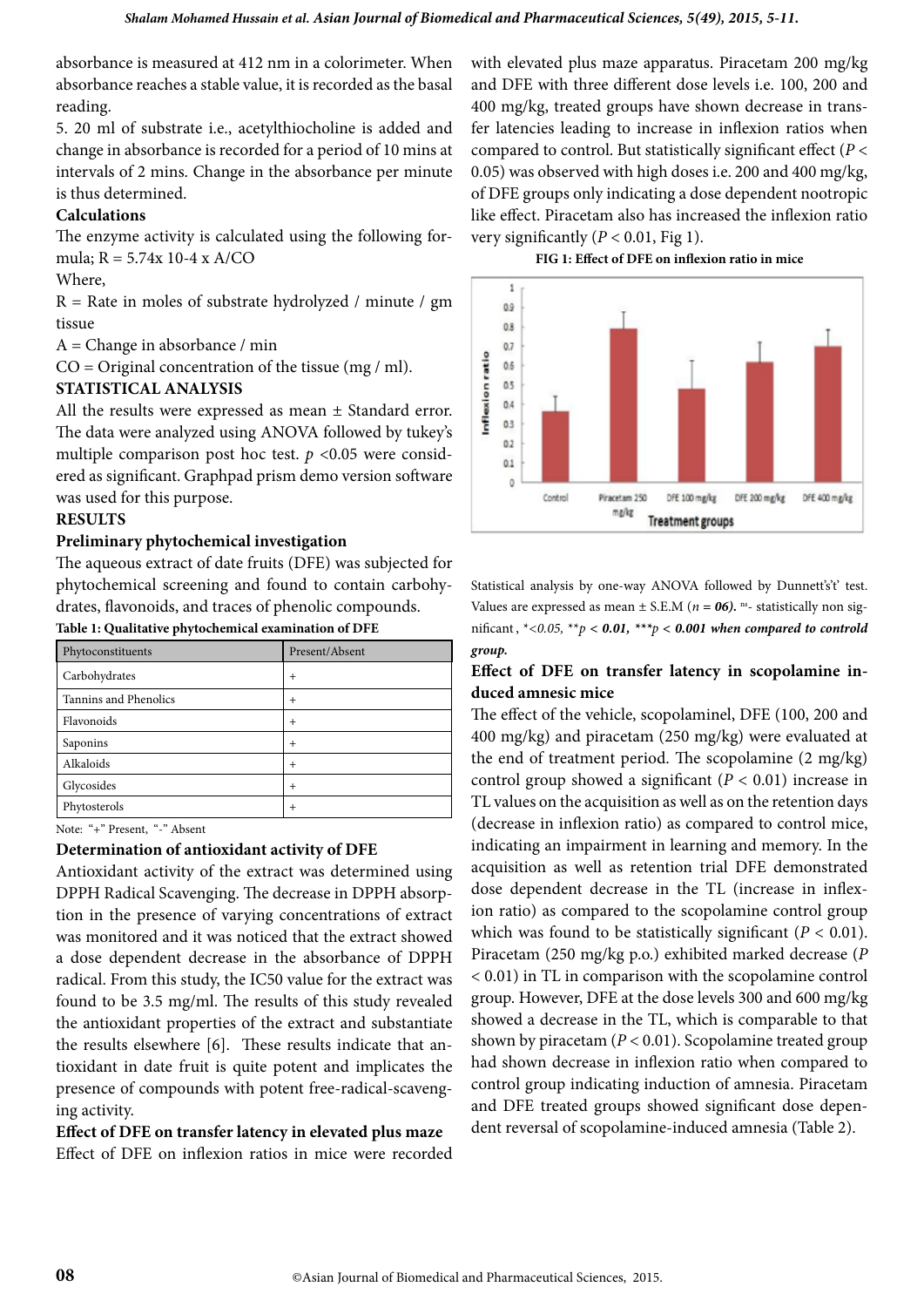**Table 2: Effect of DFE on inflexion ratio in scopolamine induced amnesic mice**

| S.No           | Treatment                                | Inflexion ratio (IR)   |  |
|----------------|------------------------------------------|------------------------|--|
| 1              | Control                                  | $0.421 \pm 0.07$       |  |
| $\mathfrak{2}$ | Scopolamine 1 mg/kg alone                | $0.233 \pm 0.050$ ##   |  |
| 3              | Piracetam 250 mg/kg + Scopolamine 1mg/kg | $0.791 \pm 0.061***$   |  |
| 4              | DFE 100 mg/kg+ scopolamine 1 mg/kg       | $0.581 \pm 0.1464*$    |  |
| 5              | DFE 200 mg/kg+ scopolamine 1 mg/kg       | $0.651 \pm 0.1017*$    |  |
| 6              | DFE 400 mg/kg+ Scopolamine 1 mg/kg       | $0.704 \pm 0.08469***$ |  |

Statistical analysis by one-way ANOVA followed by Dunnett's't' test. Values are expressed as mean  $\pm$  S.E.M ( $n = 06$ ). <sup>ns</sup>- Statistically non-significant,  $* < 0.05$ ,  $** p < 0.01$ ,  $*** p < 0.001$  when compared to scopol*amine alone group. #p<0.05, ##p < 0.01, ###p < 0.001 when compared to normal control*.

#### **Effect of DFE on transfer latency in STZ induced amnesia model**

In this model, STZ had induced amnesia by decreasing transfer latency and increasing IR as compared to the control group. All different dose levels of DFE (100, 200 and 400 mg/kg) treated groups had exhibited statistically significant reduction in transfer latency leading to increase in IR. Thus reversal of STZ induced amnesic effect was observed. Piracetam (250 mg/kg) treated group also exhibited statistically significant (P<0.001) increase in the IR. DFE at 400 mg/kg showed highly significant (P<0.01) activity which was comparable to standard piracetam(Fig. 2). This indicates that DFE (400 mg/kg) had significant memory enhancing activity.



**FIG 2: Effect of DFE on Inflexion ratio in STZ induced amnesia** 

Values are expressed as mean±SEM. \*P<0.05, \*\*P<0.01 and \*\*\*P<0.001 statistically significant as compared to STZ control group. *##p < 0.01 when compared to normal control*

(Statistical analysis by one-way ANOVA followed by Dunnett's't' test.  $n = 6$ 

# **Effect of DFE on acetyl cholinesterase (AChE) inhibitory activity, cholesterol and glucose**

Vehicle treated group had shown 5.416x10-7 μmol/min of acetyl cholinesterase (AChE) activity. Prior treatment with piracetam and different doses of DFE 100, 200, 400 mg/kg had showed decreased acetyl cholinesterase activity 4.623 x10-7, 5.623 x10-7, 5.227x10-7 and 5.106x10-7 respectively. A significant effect was produced by piracetam (17.72%)

but not with DFE when compared to control group. Neither of the treatment groups, produced any significant on cholesterol or glucose (Table 3).

**Table 3: Effect of DFE on AChE activity** 

| S.No           | Treatment     | <b>AChE</b> Activity<br>$\mu$ mol/min | <b>Serum</b><br>cholesterol<br>levels<br>(mg/dl) | Serum<br>glucose<br>levels<br>(mg/dl) |
|----------------|---------------|---------------------------------------|--------------------------------------------------|---------------------------------------|
| 1              | Control       | $5.416x10-$                           | $65.7 \pm 7.50$                                  | $84.5 + 6.62$                         |
|                |               | 7±0.00333 x10-7                       |                                                  |                                       |
| $\overline{c}$ | Piracetam 250 | $4.623 \times 10$ -                   | $68.7 + 4.77$                                    | $76.7 \pm 9.18$                       |
|                | mg/kg         | 7±0.2397x10-7                         |                                                  |                                       |
| 3              | DFE 100 mg/   | $5.623 \times 10$                     | $59.2 + 2.11$                                    | $77.5 + 5.51$                         |
|                | kg            | 7±0.1992x10-7                         |                                                  |                                       |
| 4              | DFE 200 mg/   | 5.227x10-                             | $64.5 \pm 1.48$                                  | $88.7 \pm 4.66$                       |
|                | kg            | 7±0.1992x10-7                         |                                                  |                                       |
| 5              | DFE 400 mg/   | 5.106x10-7                            | 66.4                                             | $89.6 \pm 5.76$ ns                    |
|                | kg            | $\pm 0.1992 \times 10-7$ ns           | $\pm 2.45$ ns                                    |                                       |

n=6 in each group. Data is expressed as mean±SEM. Statistical analysis by one-way ANOVA followed by Dunnett's't' test. ns-not significant vs control group.

#### **DISCUSSION**

Alzheimer's disease is a neurogenerative disorder associated with a decline in cognitive abilities. Despite the severity and high prevalence of this disease, the allopathic system of medicine is yet to provide a satisfactory antidote. Hence, the present study focused on exploration of the memory-enhancing activity of the date fruits in a various chemical-induced amnesia models.

In this study the exteroceptive model was used for evaluating the nootropic activity (memory enhancing) of DFE on learning and memory processes, which was indicated by decreased transfer latency and increased inflexion ratio in elevated plus maze (EPM). The interoceptive models used were amnesia induced by scopolamine, streptozotocin, which was indicated by prevention of fall in transfer latency and inflexion ratio in EPM (Table 2, Figures 1, 2 and 3). The present study suggests that DFE possesses memory enhancing activity in view of its decreased transfer latency and increased inflexion ratio in EPM. This suggests that the DFE has pronounced nootropic effect which was comparable to nootropil in the study. DFE also exhibited a facilitatory effect on the retention of memory in scopolamine and streptozotocin induced amnesic mice.

It is a well-established fact that cholinergic neuronal systems play an important role in the cognitive deficits associated with AD, ageing and neurodegenerative diseases. In our study, too scopolamine induced amnesia which is evident from the increased transfer latency in EPM. As stated before, prior treatment with DFE resulted in the reversal of scopolamine effect, indicating an activation of cholinergic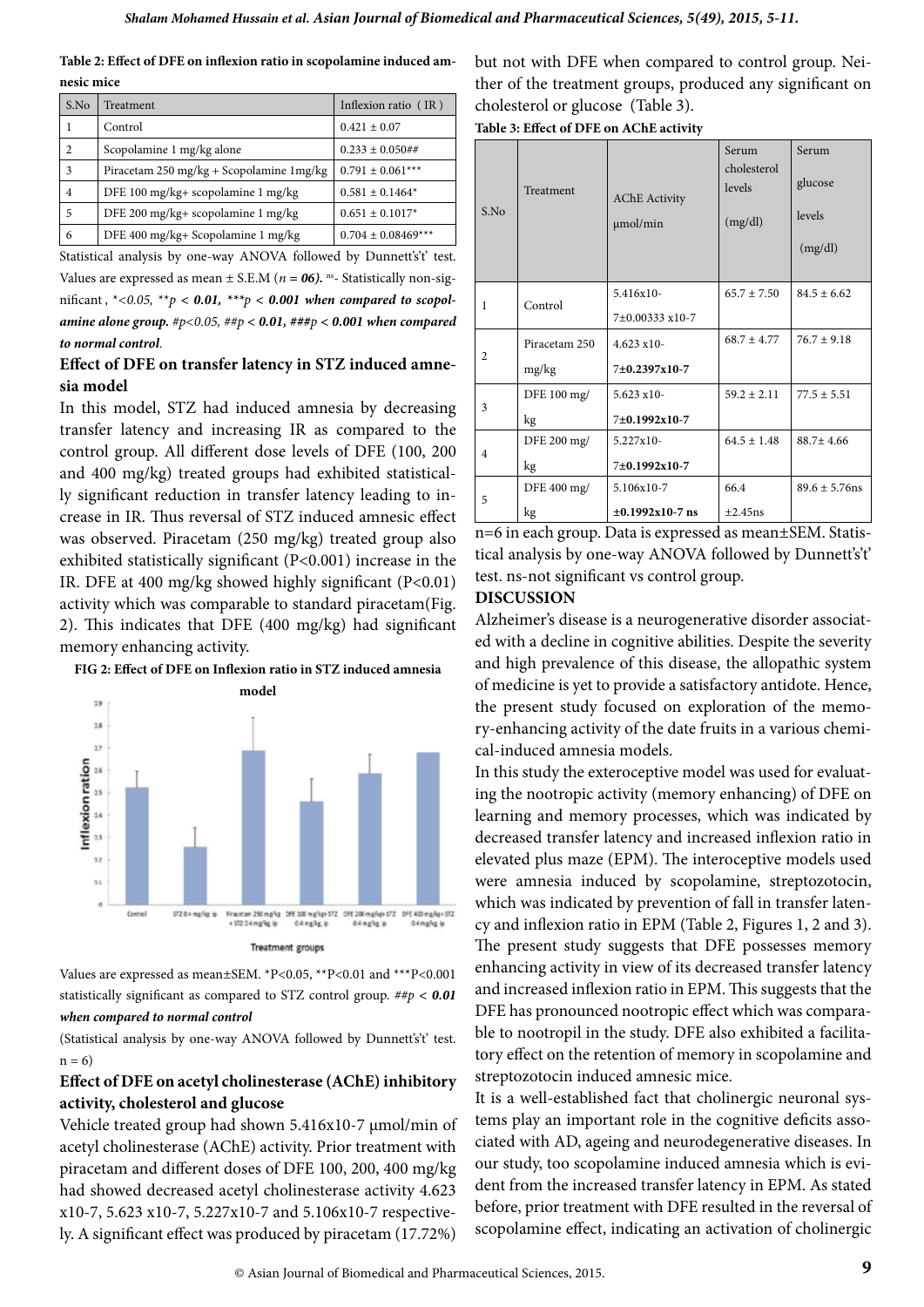system by DFE. However, in the antiChE studies, DFE per *se* did not affect AChE activity (Table 3). Hence, the beneficial effect of DFE may only be attributed to its choline content or cholinomimetic potential [27].

STZ has been implicated in production of oxidative stress in brain. This oxidative stress leads to the induction of amyloid β, hyperphosphorylation of Tau protein, apoptosis. Thus mimicking the pathological features of AD [28]. DFE successfully prevented the induction of memory impairment by STZ in mice as evident from the restoration of inflexion ratios in EPM (Figure 2). This may be contributed to the ability of DFE in scavenging the oxidative free radical and thereby preventing the induced tissue damage. DFE has shown potential antioxidant activity in DPPH free radical scavenging assay. In addition DFE has phenolic and flavonoids compounds which are proved antioxidants (Table 1). There are also various reports establishing the antioxidant potential of dates. These results suggest that their antioxidant potential helped in preventing STZ induced memory deficit.

Thus from these observations it may be inferred that DFE can offer a potential benefit in ameliorating the Alzheimer's disease by its probable potentiality of activation of cholinergic system and /or free radical scavenging ability which can offer neuroprotection in the prevention or management of this disease. Though this study was not exhaustive but it proves our hypothesis. However further studies are required to explore the possible effect of DFE on AChE in different parts of the brain, amyloid beta plaques, involvement of other neurotransmitters such as glutamate, gamma aminobutyric acid (GABA) and catecholamines.

#### **CONCLUSION**

In the present study, we have focused upon exploring the potential of date fruit extract in improving memory in the laboratory mice as well as reversing the chemically induced memory deficits in experimental mice.

The results of *in vitro* tests proved that DFE to be an antioxidant and the results of the in vivo study concluded that DFE has nootropic activity in absence of cognitive deficit and also was successful in preventing the chemically induced memory deficits in experimental mice.

The mechanism by which DFE showed these properties can be attributed to its antioxidant, neuroprotective properties, its choline content or activation of acetylcholine system in brain. In the light of above, it may be worthwhile to explore the potential of this fruit in the management of Alzheimer's disease patients.

#### **Acknowledgment**

The authors would like to thank the Deanship of Scientific Research, Qassim University for supporting this work financially. We would also like to thank authorities of College of Pharmacy, Qassim University, for support and encouragement.

#### **References**

1. www.alz.co.uk/research [Internet]. London: Alzheimer Disease International [cited 2015 22 Sept]. Available from: http://www. alz.co.uk/research/WorldAlzheimerReport2015.pdf.

2. www.alzheimersdisease.com[Internet]./hcp/about/pathophysiology/dated oct, 2012.

3. Schmidt-Kastner R, Freund TF. Selective vulnerability of the hippocampus in brain ischemia. Neurosci 1991;40:599-6.

4. Hanumanthachar J, Milind P. Nootropic Activity of Calyces of Hibiscus sabdariffa Linn. Iran J Pharmacol Therap 2006;5:15-20

5. Al-Shahib W, Marshall R. The fruit of the date palm: Its possible use as the best food for the future?.Int J Food Sci and Nutr 2003;54:247-9.

6. Vayalil PK. Antioxidant and antimutagenic properties of aqueous extract of date fruit (Phoenix dactylifera L. Arecaceae). J Agric and Food Chem 2002;50:610-17.

7. Manjeshwar SB, Bantwal RVB, Shaun M K, Harshith PB, Vayalil PK. A review of the chemistry and pharmacology of the date fruits (Phoenix dactylifera L.). Food Research International 2011; 44:1812–22

8. Al Farsi MA, Lee CY. Nutritional and functional properties of dates: a review. Critical Reviews in Food Science and Nutrition 2008; 48: 877–87.

9. Al-Qarawi AA1, Abdel-Rahman H, Ali BH, Mousa HM, El-Mougy SA. The ameliorative effect of dates (Phoenix dactylifera L.) on ethanol-induced gastric ulcer in rats. J Ethnopharmacol. 2005 26;98:313-7.

10. Gerard J. Tortora and Sandra Reynolds Grabowski, Principles of Anatomy & Physiology, Tenth Edition, John Wiley & Sons, Inc. chapter 15, 519-20.

11. Narahashi T, Moriguchi S, Zhao X, Marszalec W, Yeh JZ. Mechanisms of action of cognitive enhancers on neuroreceptors. Biol Pharm Bull. Biol Pharm Bull. 2004;27:1701-6

12. www.childrensdiabilities.info/neurotransmitters and learning, memory and developmental disorders.

13. Levin ED, McClernon FJ, Rezvani AH. Nicotinic effects on cognitive function: behavioral characterization, pharmacological specification and anatomic localization. Psychopharmacol 2006;184:523-39.

14. Chiyomi T, Yukio S, Miyuki N, Yoko F, Chiaki K. Effects of vasopressin on histamine H1 receptor antagonist-induced spatial memory deficits in rats. Euro J Pharmacol 2001; 423:167-70.

15. Hlinak Z, Krejci I. N-methyl-D-aspartate prevented memory deficits induced by MK-801 in mice. Physio Res 2003;52:809-12.

16. Balaraman R, Shingala J. Molecules of the millennium. Indian J Pharmacol 2002;34: 439-40

17. Vogel Gerhard H, Vogel Wolfgang H. "Drug discovery and evaluation- Pharmacological Assays" Second Edition, Springer-verlag Berlin Heidelberg, Germany; 2002: 619-630.

18. Kulkarni SK. Handbook of Experimental Pharmacology, Third Edition, Vallabh Prakashan, Delhi 2005, 44-45.

19. Itoh, J, Nabeshima T, Kameyama T. Utility of an elevated plus maze for the evaluation of nootropics, scopolamine and electroconvulsive shock. Psychopharmacology 1990;101:27–33.